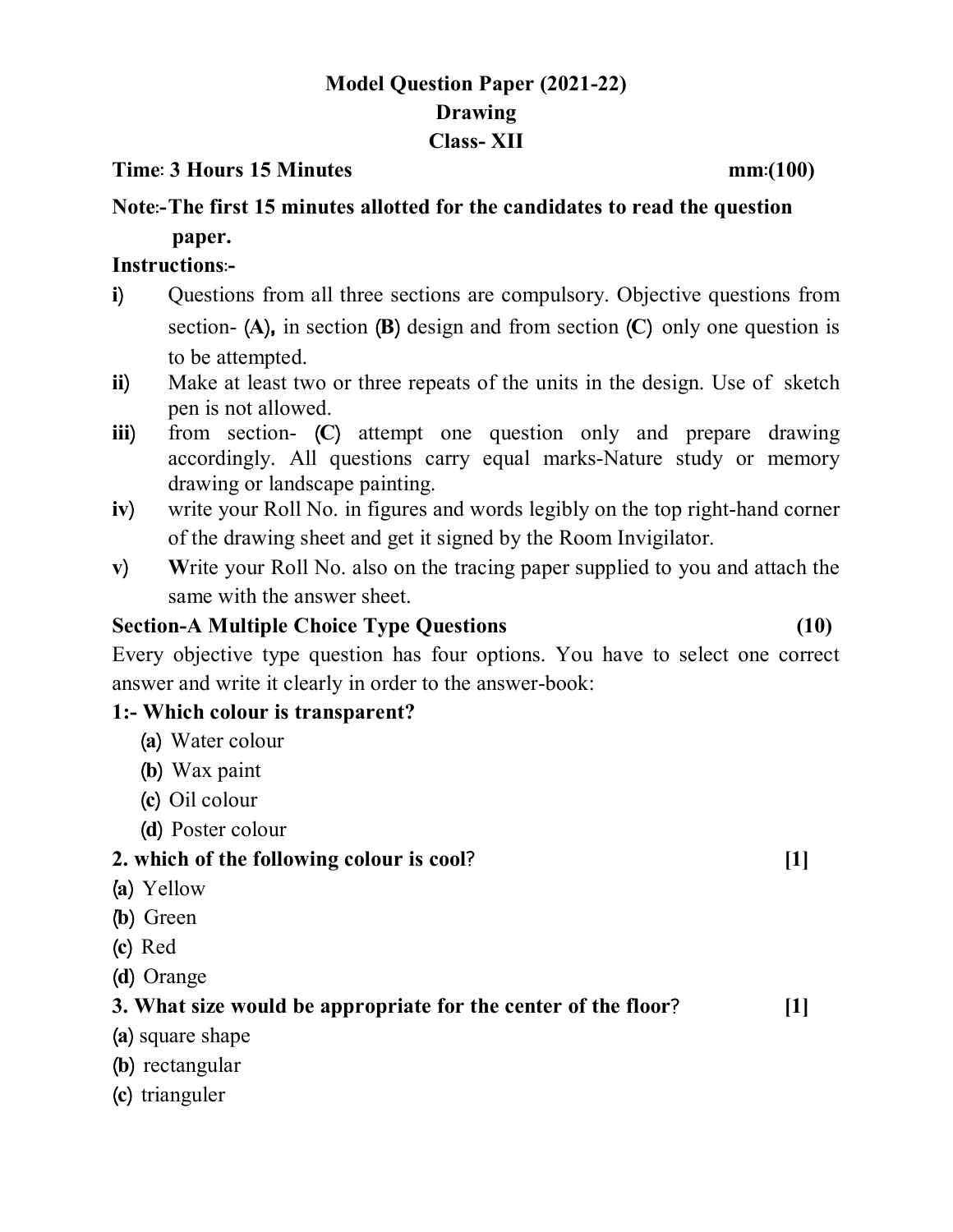| 4. What is the opposite of sky blue colour?          | $[1]$ |
|------------------------------------------------------|-------|
| (a) Sea Green                                        |       |
| (b) Violet                                           |       |
| (c) Orange                                           |       |
| (d) Solvent Green                                    |       |
| 5. How many colours are there in a rainbow?          | $[1]$ |
| (a) Five                                             |       |
| $(b)$ Two                                            |       |
| (c) Seven                                            |       |
| (d) Three                                            |       |
| 6. Which pencil draws a darker line?                 |       |
| $(a)$ 6B                                             |       |
| $(b)$ HB                                             |       |
| $(c)$ 2B                                             |       |
| $(d)$ H                                              |       |
| 7. Which colour is not used in 'Alpana'.             | $[1]$ |
| (a) Yellow                                           |       |
| $(b)$ Red                                            |       |
| (c) Black                                            |       |
| (d) Blue                                             |       |
| 8. Which size is appropriate for drafting the quilt? | $[1]$ |
| (a) Square                                           |       |
| (b) Circle                                           |       |
| (c) Rectangle                                        |       |
| (d) Parallelogram                                    |       |
| 9. What is related to the pigmentation of Shadanaga? | $[1]$ |
| (a) by line                                          |       |
| (b) by shape                                         |       |
| (c) by colour                                        |       |
| (d) by proportionately                               |       |
| 10. Which of the following is the secondary colour?  | $[1]$ |
| $(a)$ Red                                            |       |
| (b) Orange                                           |       |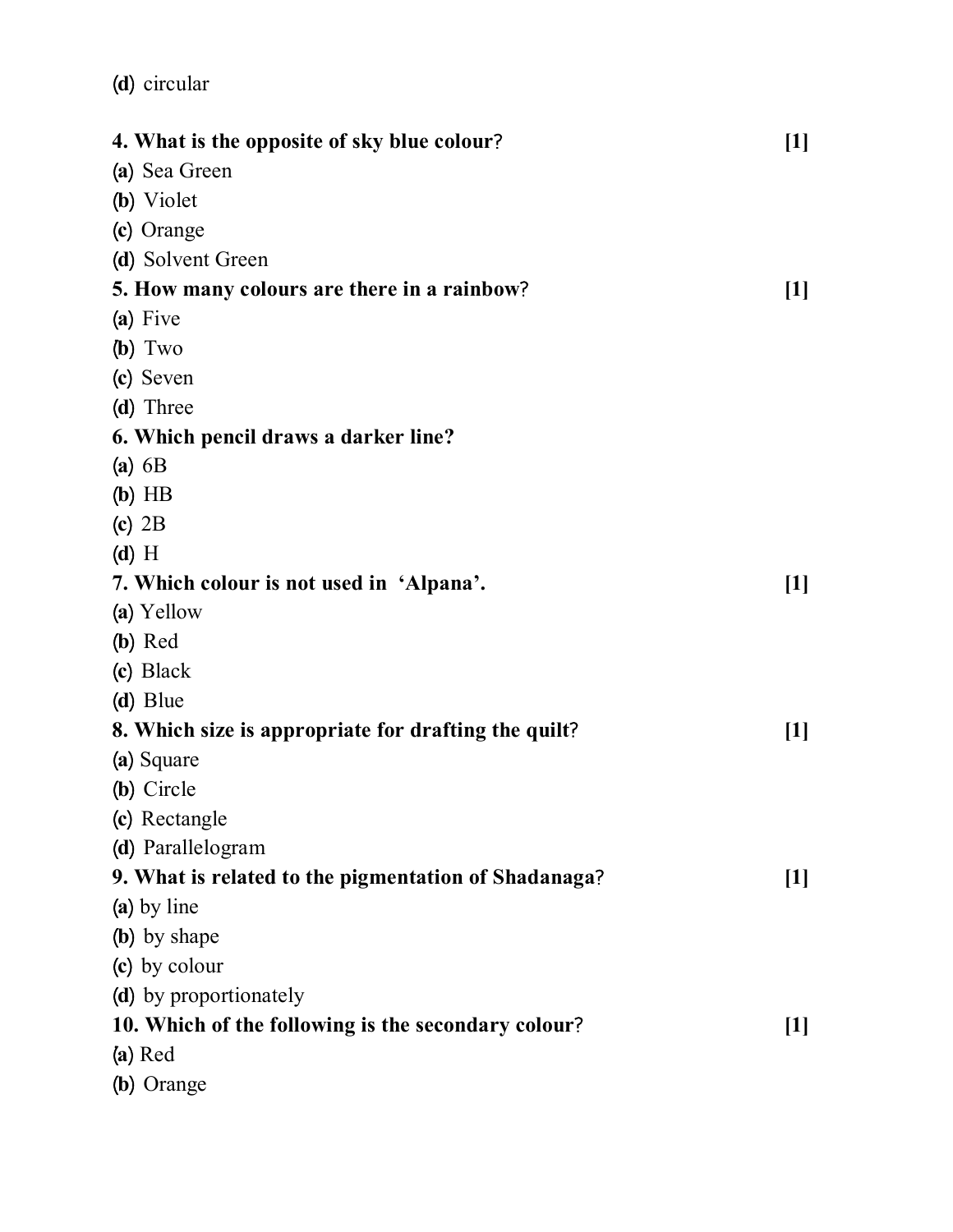#### **Section-B Design (Compulsory)** Marks 60

1. Draw a rectangel of 8x20 cm. Make a beautiful drawing inside border of design, using an Indian animal with Dahila flowers, leaves and buds. There must be at least two repeats. Complete the design with three colours.

**or**

Draw a beautiful drawing for a plate in a circle of radius 10 cm. You can divide the inner part into some parts for decoration. Indian flower, leaves, buds and lyrical lines can be used. The design can be natural or allegorical/ornamental. There must be at least two repeats in the picture. The colour scheme should be attractive. Use at least three colours.

# **Pay special attention to the following points.**

| A: Originality and repeats of the units.  | $\lceil 12 \rceil$ |
|-------------------------------------------|--------------------|
| <b>B</b> : Rhythmic lining.               | $\lceil 12 \rceil$ |
| C: Good harmony and colour scheme.        | $\lceil 24 \rceil$ |
| <b>D</b> : General affect and attraction. | $\lceil 12 \rceil$ |

### **Section¼C½ Attempt any one**

#### **(Nature Study)**

Draw a flower placed in front of you on the given drawing paper, in which there should be one flower, one bud and at least three or four leaves and joint angles of the stem, colour, limbs and views of the plant are properly shown on drawing paper obtained from the centre. The drawing should not be less than 20cm.

Draw with attention the following points:

| A: Correct size and natural form of flower in drawing. | $\lceil 10 \rceil$ |
|--------------------------------------------------------|--------------------|
| <b>B:</b> Transparent attractive colour scheme.        | $\lceil 15 \rceil$ |
| C: Natural beauty and joint angles.                    | $\lceil 05 \rceil$ |

#### **Or**

# **(Memory Drawing) [30]**

From your memory draw any one of the following pictures on the given paper showing light, shade and shadow with pencil or charcoal. The picture should not be smaller than 15 cm.

**(i)** Papaya

**(ii)** Watering Can

**(iii)** Open book